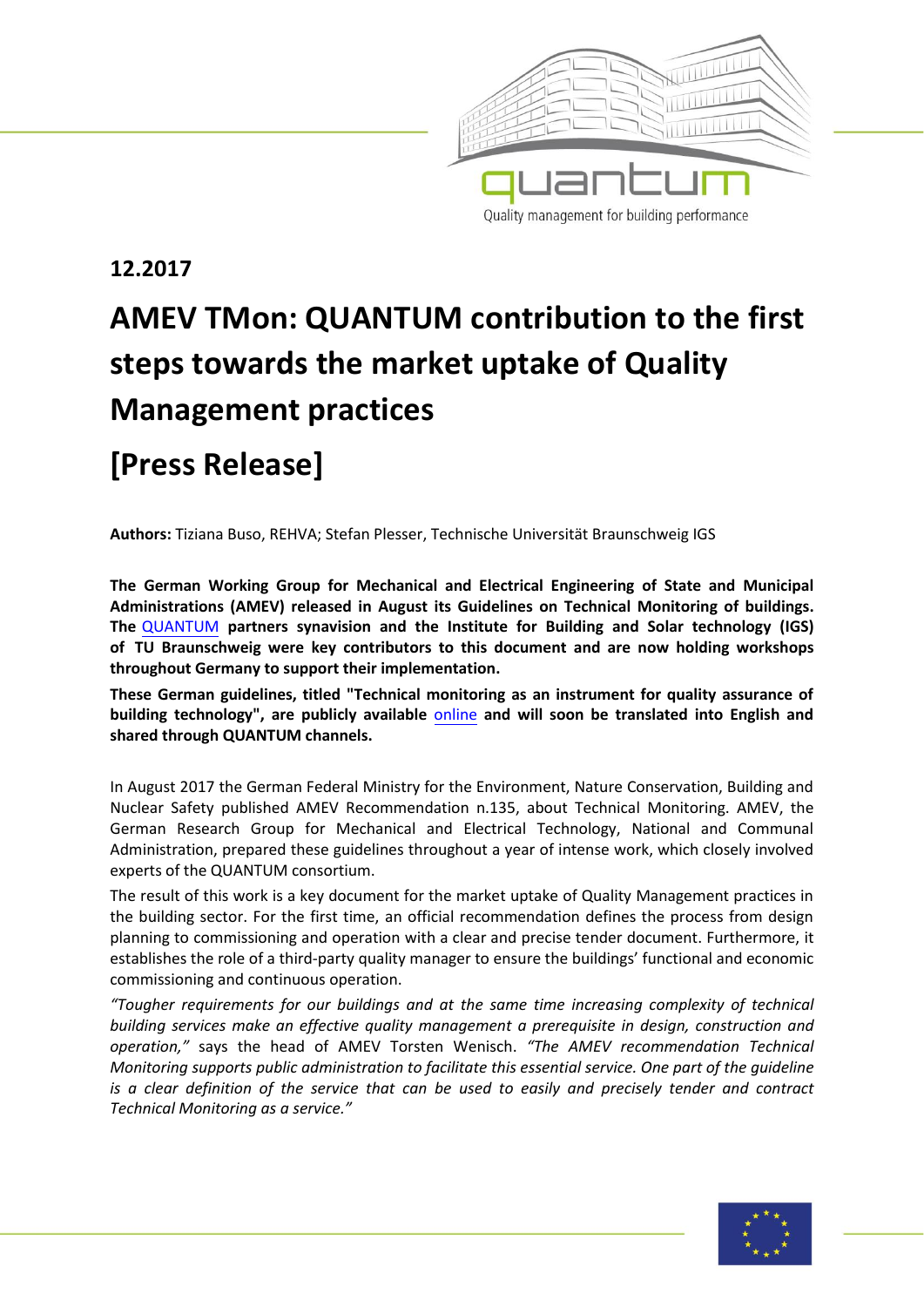

The guidelines specifically address builders and managers of public buildings, to test for the desired quality, especially of building technology, at the interfaces between the planning and building phase and the first use phase, and to establish requirements for energy-efficient, functional and needsoriented building operations.

To offer practical support to Public Administrations (PAs), the recommendation couples informative content and working documents. The body of the document is dedicated to the detailed description of Technical Monitoring services distinguished by planning, building, and first use phase. The Annexes provide to PAs working documents to be directly used in tenders' specifications.

The publication of AMEV Recommendation 135 opens a series of interesting opportunities to scale up the good practices of Quality Management in the German market and beyond. These guidelines constitute a valuable resource to be integrated with other European/national guidelines about Technical Monitoring, to eventually shape a new EU standard for testing Building Operations.

Additionally, the AMEV guideline can be applied in the German certification scheme Evaluation System for Sustainable Building (BNB). The inclusion of similar valuation modules in other popular certification schemes, such as BREEAM, DGNB or LEED would definitely increase stakeholders' awareness of the importance of Quality Management.

### **MORE INFORMATION**

Stefan Plesser Technische Universität Braunschweig IGS Pockelsstrasse 14, Braunschweig 38106, Germany +49 531 391 3555 [contact@quantum-project.eu](mailto:contact@quantum-project.eu)

### **ABOUT QUANTUM**

QUANTUM is a 4-years project started in 2016, funded by the H2020 research and innovation programme, led by TU Braunschweig IGS and carried on by 14 partners. The underlying concept of the whole project is that the gap in building performance is not caused by a lack of technology or conceptual intelligence, but by a lack of quality. To address this challenge, QUANTUM develops and demonstrates pragmatic services and tools supporting quality management for building performance in the design, construction, commissioning and operation phase to close the gap between predicted and actual energy performance.

### **Join QUANTUM on Social Media!**

Like and share QUANTUM news o[n LinkedIn](https://www.linkedin.com/groups/8540596/profile) and [Twitter](https://twitter.com/QUANTUM_H2020?lang=en) to stay up to date!